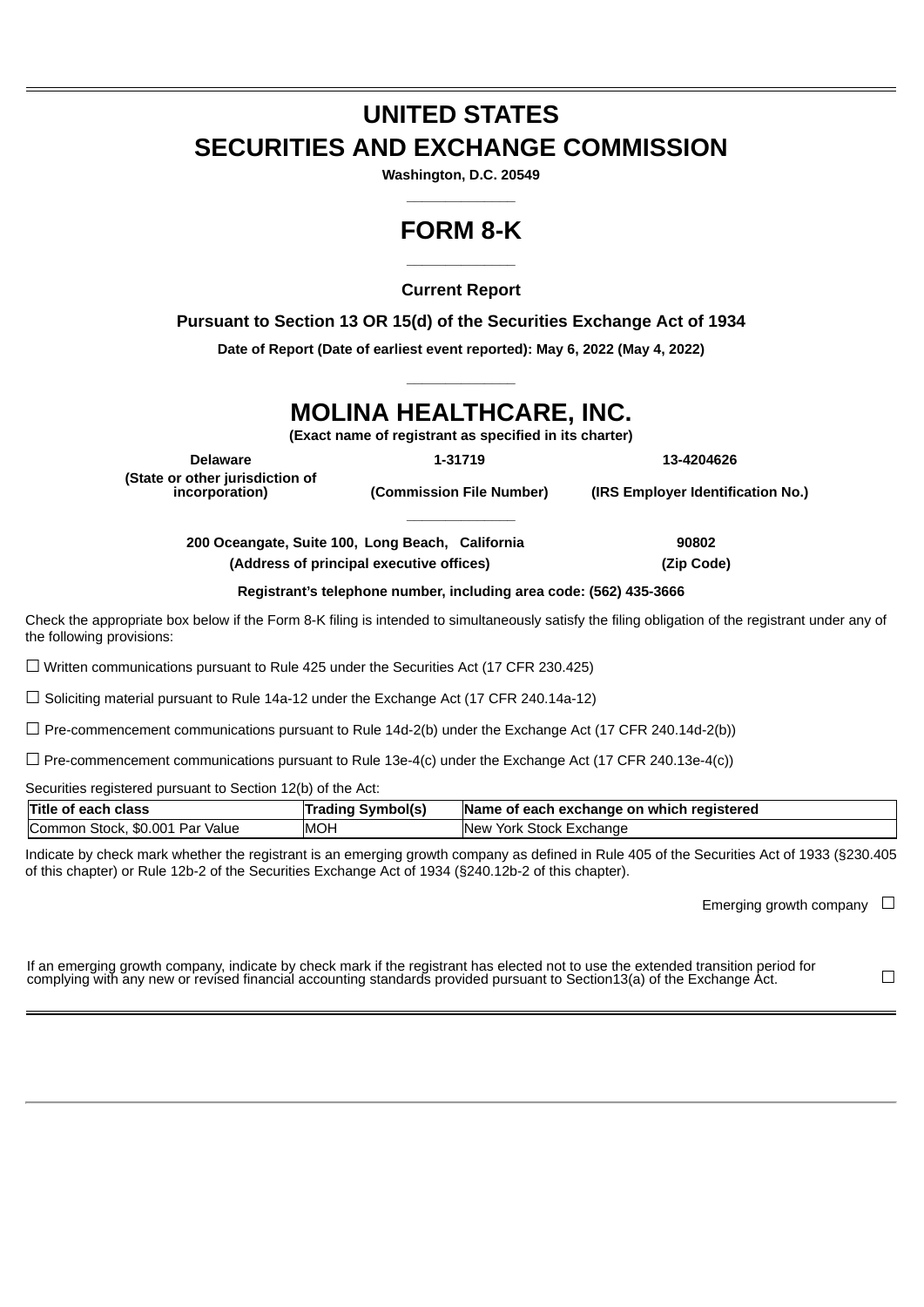#### **Item 5.07. Submission of Matters to a Vote of Security Holders.**

On May 4, 2022, Molina Healthcare, Inc., a Delaware corporation (the "Company"), held its Annual Meeting of Stockholders. At the meeting, a total of 53,848,058 shares were voted, representing 91.77% of the 58,673,515 shares outstanding as of the March 7, 2022 record date.

With regard to Proposal No. 1, all nine nominated directors were elected to hold office until the 2023 annual meeting. The stockholders voted as follows:

| <b>Director</b>     | <b>Votes For</b> | <b>Votes Against</b> | <b>Abstentions</b> | <b>Broker</b><br><b>Non-Votes</b> |
|---------------------|------------------|----------------------|--------------------|-----------------------------------|
| Barbara L. Brasier  | 51,151,222       | 246,427              | 8.115              | 2,442,294                         |
| Daniel Cooperman    | 51,307,653       | 75,600               | 22,511             | 2,442,294                         |
| Stephen H. Lockhart | 51,310,305       | 72.991               | 22,468             | 2,442,294                         |
| Steven J. Orlando   | 48,747,320       | 2,583,877            | 74,567             | 2,442,294                         |
| Ronna E. Romney     | 44,359,391       | 7,034,894            | 11.479             | 2,442,294                         |
| Richard M. Schapiro | 51,164,957       | 218,318              | 22,489             | 2,442,294                         |
| Dale B. Wolf        | 47,177,513       | 4,220,207            | 8.044              | 2,442,294                         |
| Richard C. Zoretic  | 51,166,226       | 217,040              | 22.498             | 2,442,294                         |
| Joseph M. Zubretsky | 51.212.006       | 171.767              | 21.991             | 2.442.294                         |

With regard to Proposal No. 2 for the approval, on a non-binding, advisory basis, of the compensation of the Company's named executive officers for 2021, the stockholders voted as follows:

| <b>Votes For</b> | <b>Votes Against</b> | <b>Abstentions</b> | <b>Broker Non-Votes</b> |
|------------------|----------------------|--------------------|-------------------------|
| 48,981,043       | 2,410,155            | 14,566             | 2,442,294               |

With regard to Proposal No. 3 for the ratification of the appointment of Ernst & Young LLP as the Company's independent registered public accounting firm for 2022, the stockholders voted as follows:

| <b>Votes For</b> | <b>Votes Against</b> | <b>Abstentions</b> |
|------------------|----------------------|--------------------|
| 51.564.850       | 2.276.945            | 6.263              |